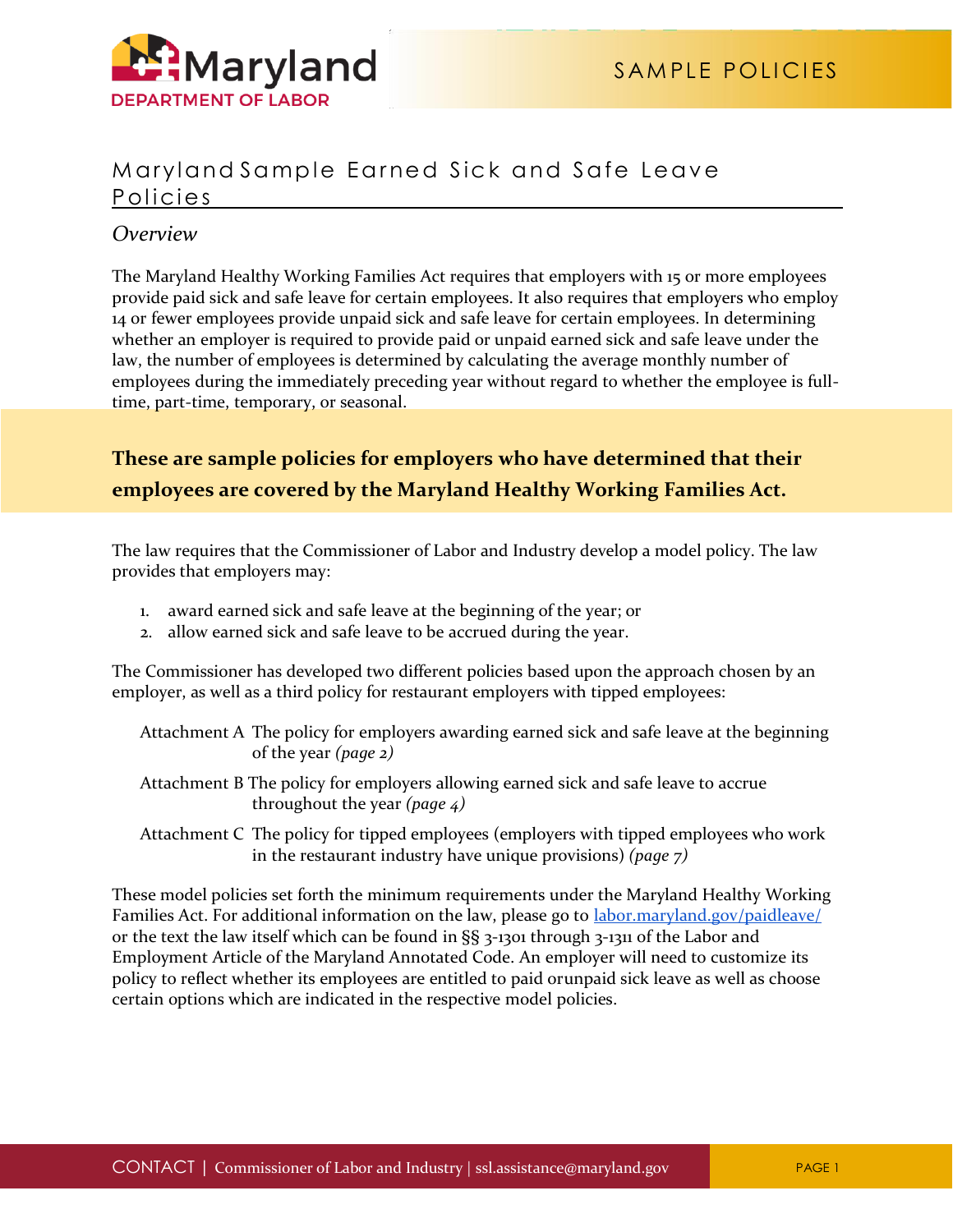

# ATTACHMENT A

# *Sample Policy for Employers Awarding Earned Sick and Safe Leave at the Beginning of the Year*

Pursuant to Maryland law, employees are entitled to earn sick and safe leave at the rate of 1 hour for every 30 hours that an employee works up to a maximum of 40 hours. To comply with the law, employees will be awarded forty (40) hours of paid/unpaid sick leave at the beginning of each year. The year commences on and ends on the terms under which employees are permitted to use this leave are set forth below. Employees are not permitted to carry over any unused leave at the end of the year.

Employees will not be paid for any unused sick and safe leave upon termination of employment. If an employee leaves employment and is rehired within 37 weeks of leaving, any earned and unused sick leave that the employee had at the time of separation will be reinstated.

## **Leave Usage**

Employees are not permitted to use leave during the first 106 calendar days of their employment.

An employee is allowed to use earned sick and safe leave under the following conditions:

- To care for or treat the employee's mental or physical illness, injury or condition;
- To obtain preventative medical care for the employee or the employee's family member;
- To care for a family member with a mental or physical illness, injury or condition;
- For maternity or paternity leave; or
- The absence from work is necessary due to domestic violence, sexual assault or stalking committed against the employee or the employee's family member and the leave is being used: (1) to obtain medical or mental health attention; (2) to obtain services from a victim services organization; (3) for legal services or proceedings; or (4) because the employee has temporarily relocated as a result of the domestic violence, sexual assault or stalking.

A family member includes a spouse, child, parent, grandparent, grandchild, sibling or legal guardian. For a complete list of family members included under the law, please see  $\S_3$ -1301(G) of the Labor and Employment Article of the Maryland Annotated Code.

Employees are permitted to use the leave in increments of not less than hours [Employer] Option but note that the minimum increment may not exceed 4 hours].

If the need to use sick and safe leave is foreseeable (for example a scheduled doctor's appointment), the employee must provide notice  $7$  days prior to leave use. Notice must be given [Employer Option to insert the desired method of notice] and directed to . [Employer Option complete to whom]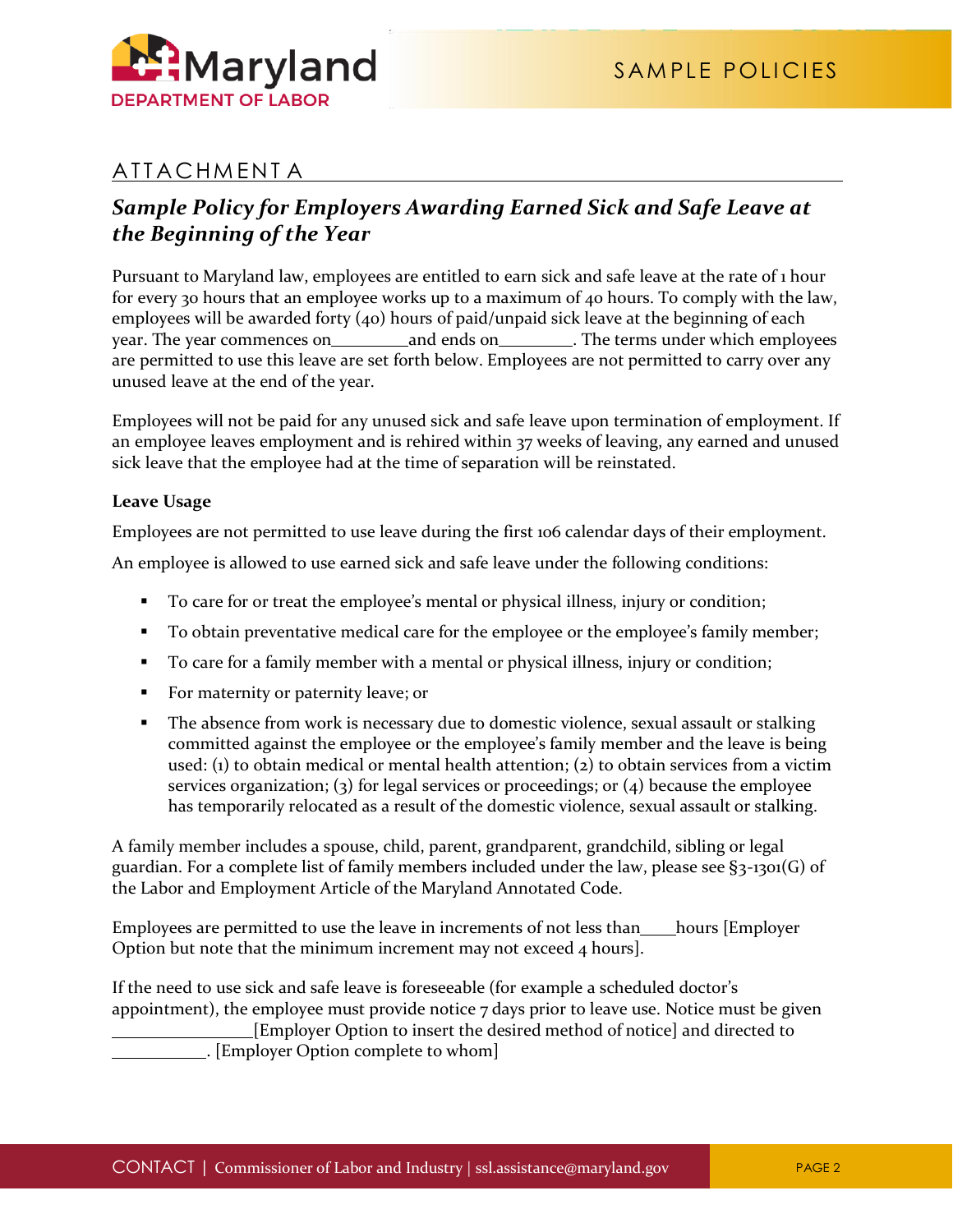

If the need to use leave is not foreseeable, the employee must provide notice as soon as practicable.

A request for earned sick and safe leave may be denied if the employee fails to provide proper notice and the employee's absence will cause a disruption to the employer.

Employees may only use earned sick and safe leave for one of the listed authorized reasons. Employees using earned sick and safe leave for unauthorized purposes or who have demonstrated a pattern of abusing sick and safe leave may be denied the right to use earned sick and safe leave in the future.

If an employee uses sick and safe leave for more than two consecutive scheduled shifts, the employee must provide verification that the leave use was appropriate.

As indicated above, employees may not use sick and safe leave for the first 106 days of their employment. Employees who wish to use leave between the  $107<sup>th</sup>$  through the  $120<sup>th</sup>$  calendar days after beginning employment must provide verification that the leave use was appropriate as agreed upon at the time of hire. [Employer Option: To require this verification of use between 107th and 120th days, employer and employee must have mutually agreed at the time of hire that the employee would provide such verification].

[THE FOLLOWING SECTION APPLIES ONLY TO PRIVATE EMPLOYERS LICENSED UNDER TITLE 7 OR TITLE 10 OF THE HEALTH GENERAL ARTICLE TO PROVIDE SERVICES TO DEVELOPMENTALLY DISABLED OR MENTALLY ILL INDIVIDUALS]

Employees may be denied sick and safe leave use if (1) the need to use earned sick and safe leave was foreseeable; (2) the employer is unable to find a suitable replacement for the employee after exercising reasonable diligence; and (3) the employee's absence will cause a disruption of service to at least one individual with a developmental disability or mental illness.

## **Statement of Earned Sick and Safe Leave**

With each pay period, employees will be provided with a statement of leave used and available leave.

[THIS MAY BE PROVIDED THROUGH AN ONLINE ELECTRONIC SYSTEM]

### **Notice**

An employer is required to notify its employees that the employee is entitled to earned sick and safe leave along with an explanation of how earned sick and safe leave accrue and the purposes for which the leave may be used. Maryland law prohibits an employer from taking adverse action against an employee for exercising their rights under this law as well as prohibits an employee from making a complaint, bringing an action or testifying in an action in bad faith.



### **Questions**

The Commissioner of Labor and Industry has oversight of issues related to earned sick and safe leave. The Commissioner may be contacted at [ssl.assistance@maryland.gov.](mailto:ssl.assistance@maryland.gov)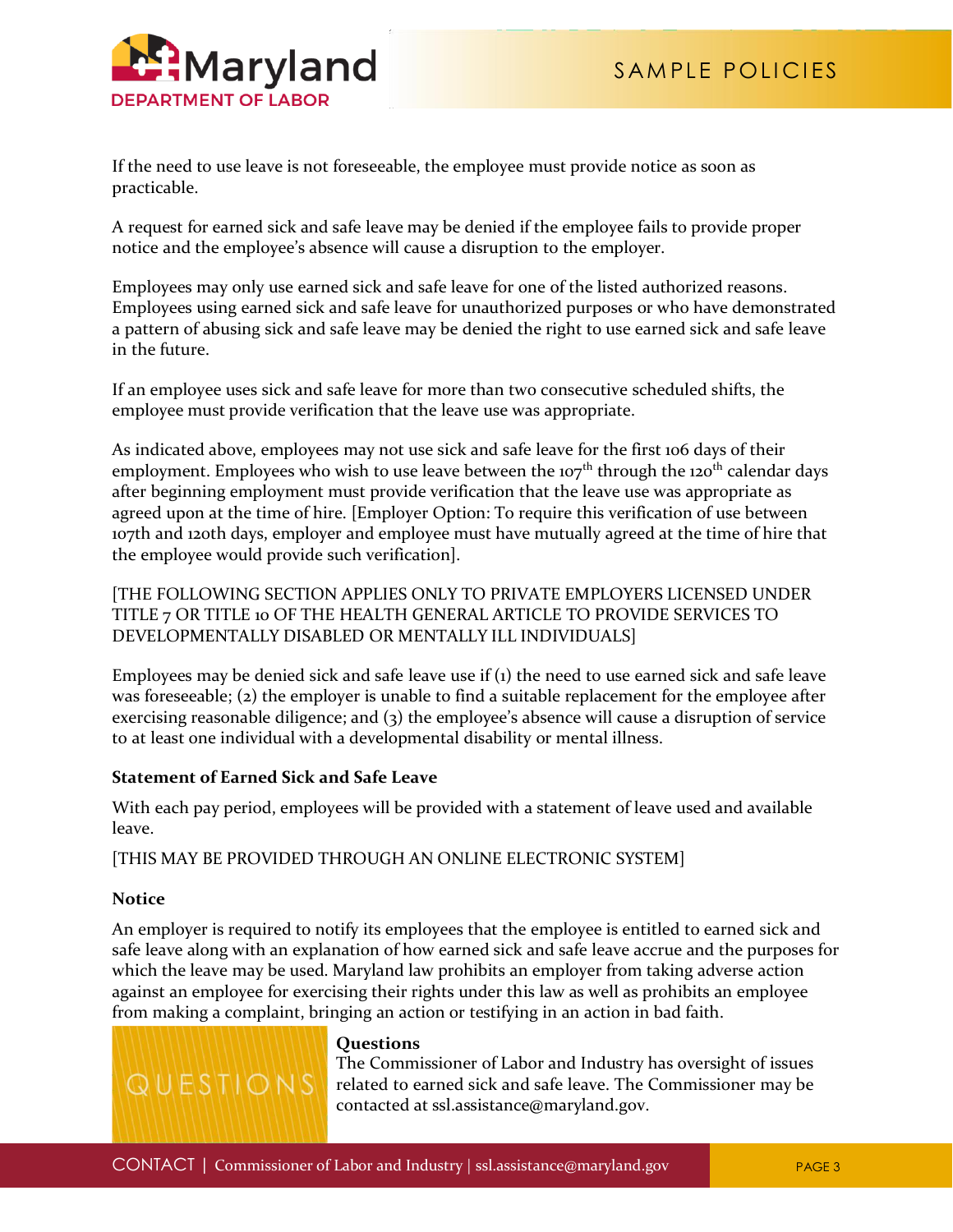# **ATTACHMENTB**

# *Sample Policy for Employers Who Allow Employees to Accrue Leave Throughout the Year*

Pursuant to Maryland law, employees are entitled to earn sick and safe leave at the rate of 1 hour for every 30 hours that an employee works up to a maximum of 40 hours per year. The year commences on and ends on **and ends on** An employee accrues earned sick and safe leave at a rate of at least one hour for every 30 hours the employee works, however, an employee is not entitled to earn more than 40 hours of sick and safe leave in a year.

An employee is not entitled to earn sick and safe leave during:

- (1) a two-week pay period in which the employee worked fewer than 24 hours total;
- (2) a one-week pay period if the employee worked fewer than a combined total of 24 hours in the current and preceding pay period; or
- (3) a pay period in which the employee is paid twice per month and the employee worked fewer than 26 hours in the pay period.

An employee who is exempt from the overtime provisions of the Fair Labor Standards Act is assumed to work 40 hours per week.

An employee may carry over any earned but unused sick and safe leave up to 40 hours but an employee may not accrue more than 64 hours of sick and safe leave at any time.

Employees will not be paid for any unused sick and safe leave upon termination of employment. If an employee leaves employment and is rehired within 37 weeks of leaving, any earned and unused sick leave that the employee had at the time of separation will be reinstated.

## **Leave Usage**

Employees are not permitted to use leave during the first 106 calendar days of their employment.

An employee is allowed to use earned sick and safe leave under the following conditions:

- To care for or treat the employee's mental or physical illness, injury or condition;
- To obtain preventative medical care for the employee or the employee's family member;
- To care for a family member with a mental or physical illness, injury or condition;
- For maternity or paternity leave; or
- **The absence from work is necessary due to domestic violence, sexual assault or stalking** committed against the employee or the employee's family member and the leave is being used: (1) to obtain medical or mental health attention; (2) to obtain services from a victim services organization; (3) for legal services or proceedings; or  $(4)$  because the employee has temporarily relocated as a result of the domestic violence, sexual assault or stalking.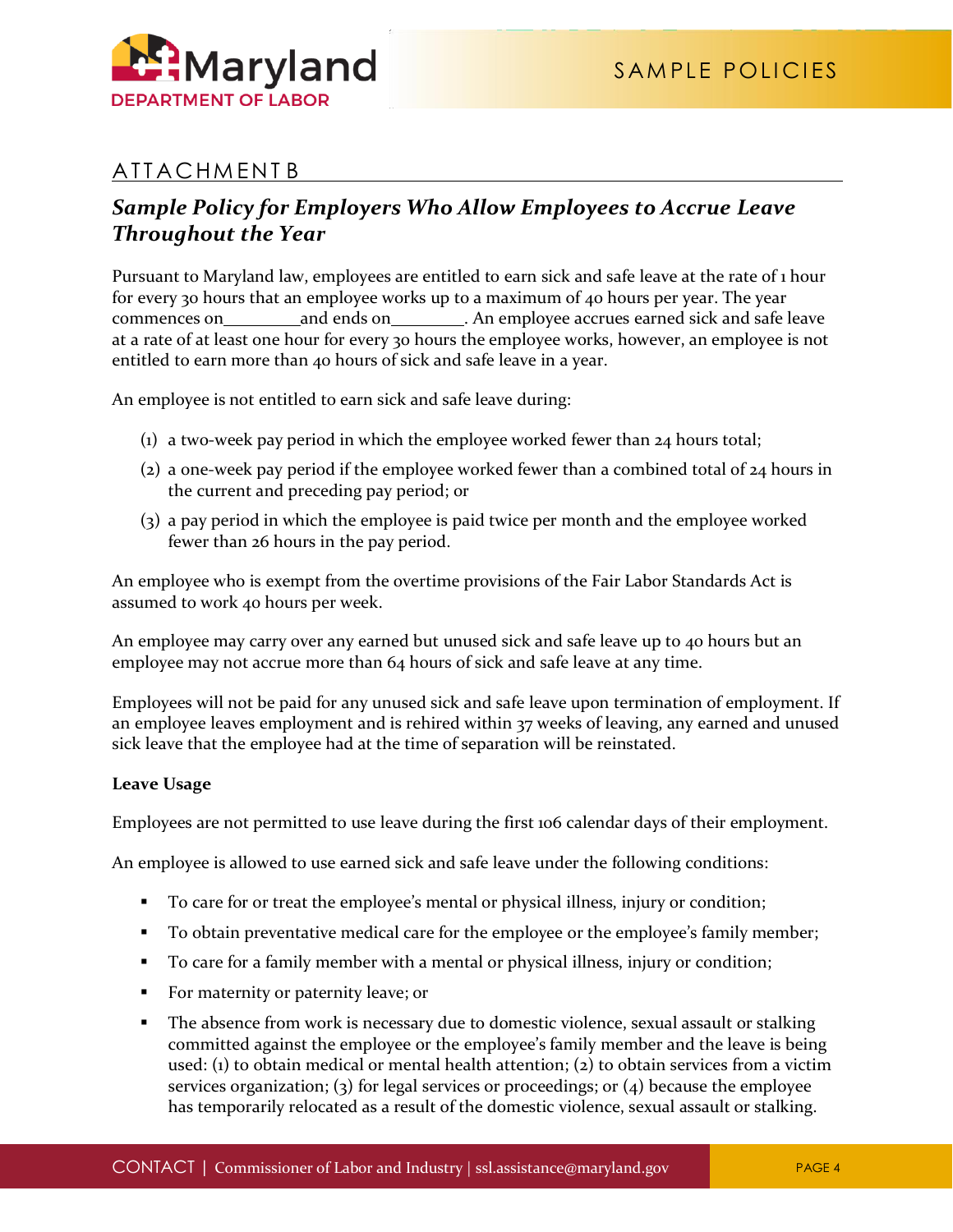

A family member includes a spouse, child, parent, grandparent, grandchild, sibling, or legal guardian. For a complete list of family members included under the law, please see  $\S_3$ -1301(G) of the Labor and Employment Article of the Maryland Annotated Code.

Employees are permitted to use the leave in increments of not less than hours [Employer] option but note that the minimum increment may not exceed 4 hours].

[Employer Option] An employee may use earned sick and safe leave before the leave has accrued up to a maximum of hours. If an employee wishes to use leave before it has accrued, the employee must sign an acknowledgement that any amount of earned sick and safe leave that is paid before it has accrued will be deducted from wages paid to the employee if the employee leaves employment prior to accrual.

If the need to use sick and safe leave is foreseeable (for example a scheduled doctor's appointment), the employee must provide notice  $7$  days prior to leave use. Notice must be *Employer Option insert desired method of notice] and directed to* [Employer option insert to whom] If the need to use leave is not foreseeable, the employee must provide notice as soon as practicable.

A request for earned sick and safe leave may be denied if the employee fails to provide the required notice and the employee's absence will cause disruption to the employer.

Employees may only use earned sick and safe leave for one of the listed authorized reasons. Employees using earned sick and safe leave for unauthorized purposes or who have demonstrated a pattern of abusing sick and safe leave may be denied the right to use sick and safe leave in the future.

If an employee uses sick and safe leave for more than two consecutive scheduled shifts, the employee must provide verification that the leave use was appropriate.

As indicated above, employees may not use sick and safe leave for the first 106 days of their employment. Employees who wish to use leave between the  $107<sup>th</sup>$  through the  $120<sup>th</sup>$  calendar days after beginning employment must provide verification that the leave use was appropriate as agreed upon at the time of hire. [Employer Option: To require this verification of use between 107th and 120th days, employer and employee must have mutually agreed at the time of hire that the employee would provide such verification].

## [THE FOLLOWING SECTION APPLIES ONLY TO PRIVATE EMPLOYERS LICENSED UNDER TITLE 7 OR TITLE 10 OF THE HEALTH GENERAL ARTICLE TO PROVIDE SERVICES TO DEVELOPMENTALLY DISABLED OR MENTALLY ILL INDIVIDUALS]

Employees may be denied sick and safe leave use if (1) the need to use earned sick and safe leave was foreseeable; (2) the employer is unable to find a suitable replacement for the employee after exercising reasonable diligence; and (3) the employee's absence will cause a disruption of service to at least one individual with a developmental disability or mental illness.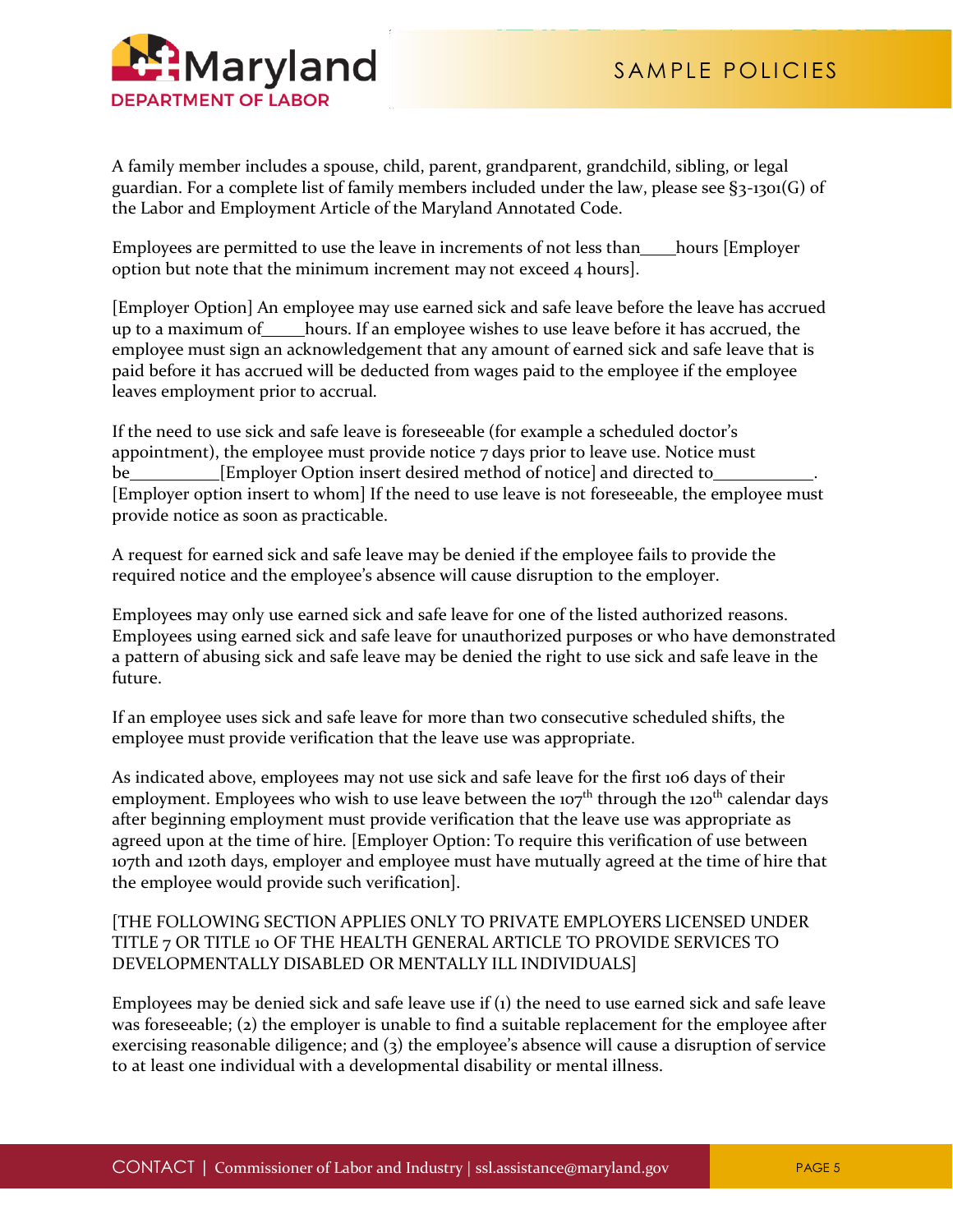

### **Statement of Earned Sick and Safe Leave**

With each pay period, employees will be provided with a statement of leave used and available leave.

[THIS MAY BE PROVIDED THROUGH AN ONLINE ELECTRONIC SYSTEM]

#### **Notice**

An employer is required to notify its employees that the employee is entitled to earned sick and safe leave along with an explanation of how earned sick and safe leave accrue and the purposes for which the leave may be used. Maryland law prohibits an employer from taking adverse action against an employee for exercising their rights under this law as well as prohibits an employee from making a complaint, bringing an action or testifying in an action in bad faith.



#### **Questions**

The Commissioner of Labor and Industry has oversight of issues related to earned sick and safe leave. The Commissioner may be contacted at [ssl.assistance@maryland.gov.](mailto:ssl.assistance@maryland.gov)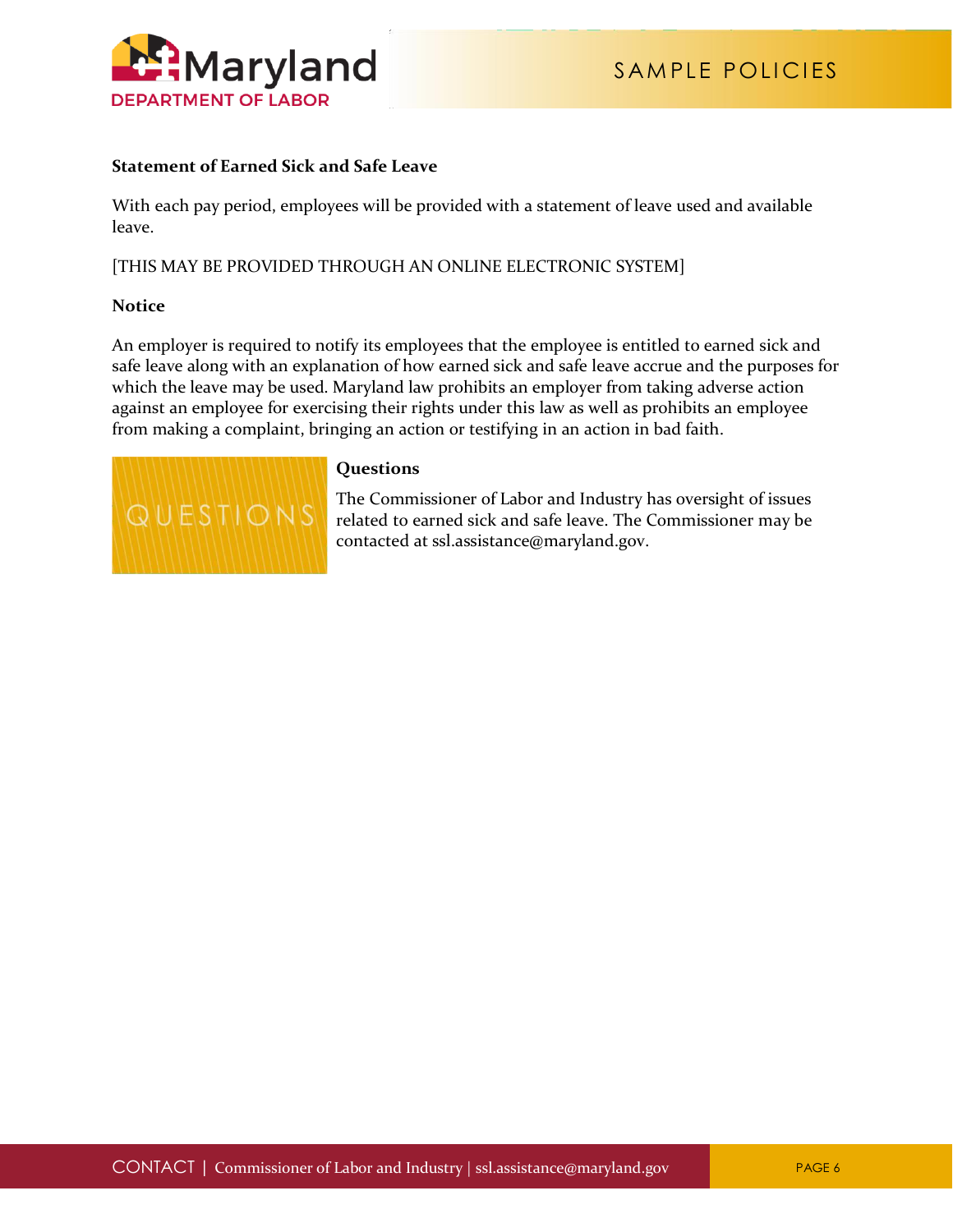

# **ATTACHMENTC**

## *Sample Policy for Restaurant Employers with Tipped Employees*

This policy applies to an employee who is employed in a restaurant industry and who is compensated as a tipped employee. Pursuant to Maryland law, employees are entitled to earn sick and safe leave at the rate of 1 hour for every 30 hours that an employee works up to a maximum of 40 hours per year. The year commences on and ends on . An employee accrues earned sick and safe leave at a rate of at least one hour for every 30 hours the employee works, however, an employee is not entitled to earn more than 40 hours of sick and safe leave in a year.

An employee may carry over any earned but unused sick and safe leave but an employee may not accrue more than 64 hours of sick and safe leave at any time. An employee who is exempt from the overtime provisions of the Fair Labor Standards Act is assumed to work 40 hours per week.

Employees will not be paid for any unused sick and safe leave upon termination of employment. If an employee leaves employment and is rehired within 37 weeks of leaving, any earned and unused sick leave that the employee had at the time of separation will be reinstated.

An employee is not entitled to earn sick and safe leave during:

- (1) a two-week pay period in which the employee worked fewer than 24 hours total;
- (2) a one-week pay period if the employee worked fewer than a combined total of 24 hours in the current and preceding pay period; or
- (3) a pay period in which the employee is paid twice per month and the employee worked fewer than 26 hours in the pay period.

### **Leave Usage**

Tipped employees using paid sick and safe leave will be paid at the minimum wage rate that is in effect at the time the leave is taken.

Employees are not permitted to use leave during the first 106 calendar days of employment.

An employee is allowed to use earned sick and safe leave under the following conditions:

- To care for or treat the employee's mental or physical illness, injury or condition;
- To obtain preventative medical care for the employee or the employee's family member;
- To care for a family member with a mental or physical illness, injury or condition;
- For maternity or paternity leave; or
- **The absence from work is necessary due to domestic violence, sexual assault or stalking** committed against the employee or the employee's family member and the leave is being used: (1) to obtain medical or mental health attention; (2) to obtain services from a victim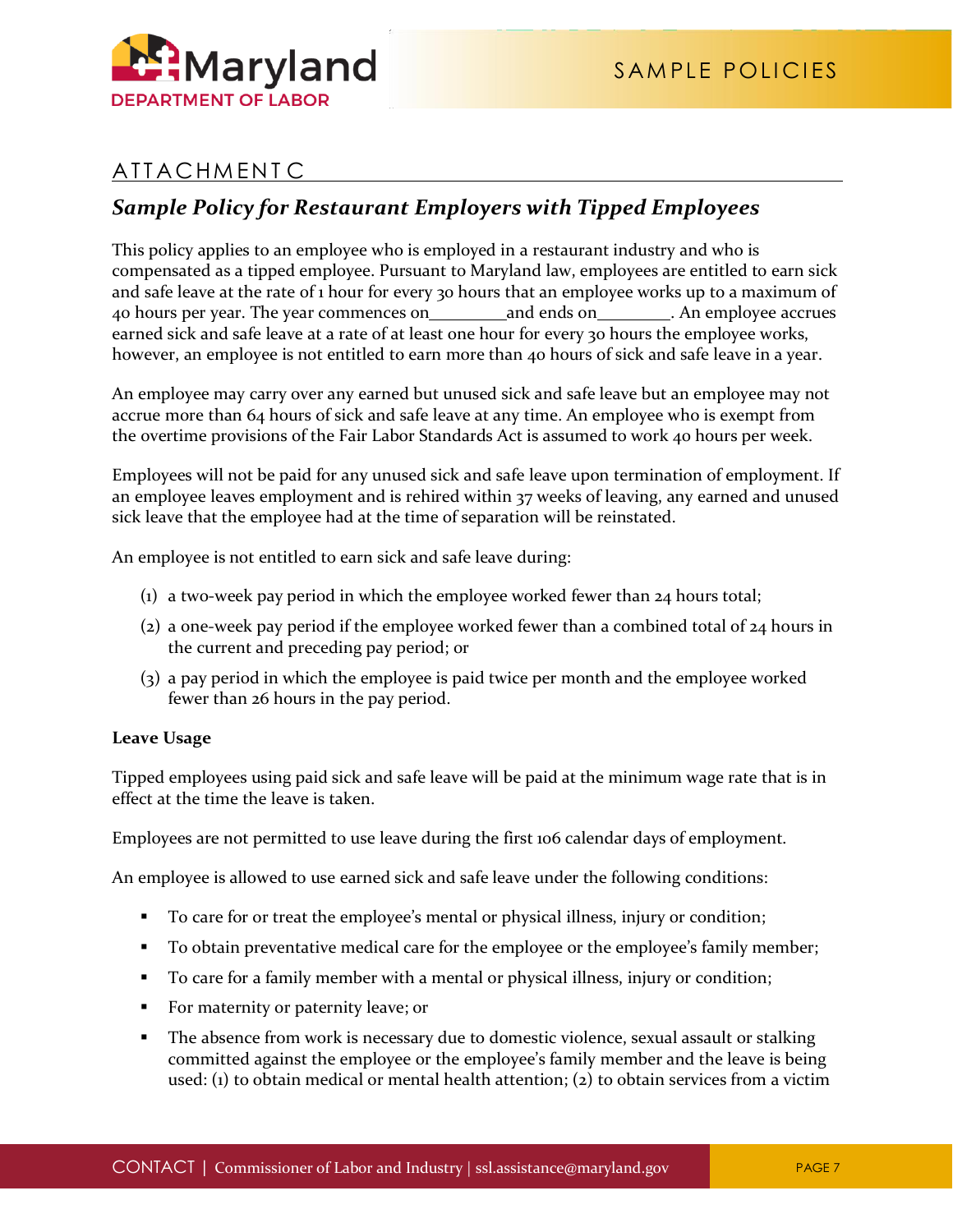

services organization; (3) for legal services or proceedings; or (4) because the employee has temporarily relocated as a result of the domestic violence, sexual assault or stalking.

A family member includes a spouse, child, parent, grandparent, grandchild, sibling or legal guardian. For a complete list of family members included under the law, please see §3-1301(G) of the Labor and Employment Article of the Maryland Annotated Code.

Employees are permitted to use the leave in increments of not less than hours [Employer] option but please note that this minimum increment may not exceed 4 hours].

[Employer Option] An employee may use earned sick and safe leave before the leave has accrued up to a maximum of hours. If an employee wishes to use leave before it has accrued, the employee must sign an acknowledgement that any amount of earned sick and safe leave that is paid before it has accrued will be deducted from wages paid to the employee if the employee leaves employment prior to accrual.

If the need to use sick and safe leave is foreseeable (for example a scheduled doctor's appointment), the employee must provide notice 7 days prior to leave use. Notice must be **EUR** [Employer Option insert desired method of notice] and directed to [Employer option insert to whom] If the need to use leave is not foreseeable, the employee must provide notice as soon as practicable.

A request for earned sick and safe leave may be denied if the employee fails to provide the required notice and the employee's absence will cause disruption to the employer.

Employees may only use earned sick and safe leave for one of the listed authorized reasons. Employees using earned sick and safe leave for unauthorized purposes or who have demonstrated a pattern of abusing sick and safe leave may be denied the right to use sick and safe leave in the future.

If an employee uses sick and safe leave for more than two consecutive scheduled shifts, the employee must provide verification that the leave use was appropriate.

As indicated above, employees may not use sick and safe leave for the first 106 days of their employment. Employees who wish to use leave between the  $107<sup>th</sup>$  through the  $120<sup>th</sup>$  calendar days after beginning employment must provide verification that the leave use was appropriate as agreed upon at the time of hire. {Employer Option: To require this verification of use between 107th and 120th days, employer and employee must have mutually agreed at the time of hire that the employee would provide such verification].

## **Alternate Shifts in Lieu of Paid Sick and Safe Leave for Tipped Employees**

If a tipped employee needs to use earned sick and safe leave during a regularly scheduled shift, the employee may request the opportunity to work additional hours or trade shifts with another employee in lieu of taking paid leave. Such a request must be in writing and directed to Where feasible such a request will be granted. However, the employer reserves the right to deny